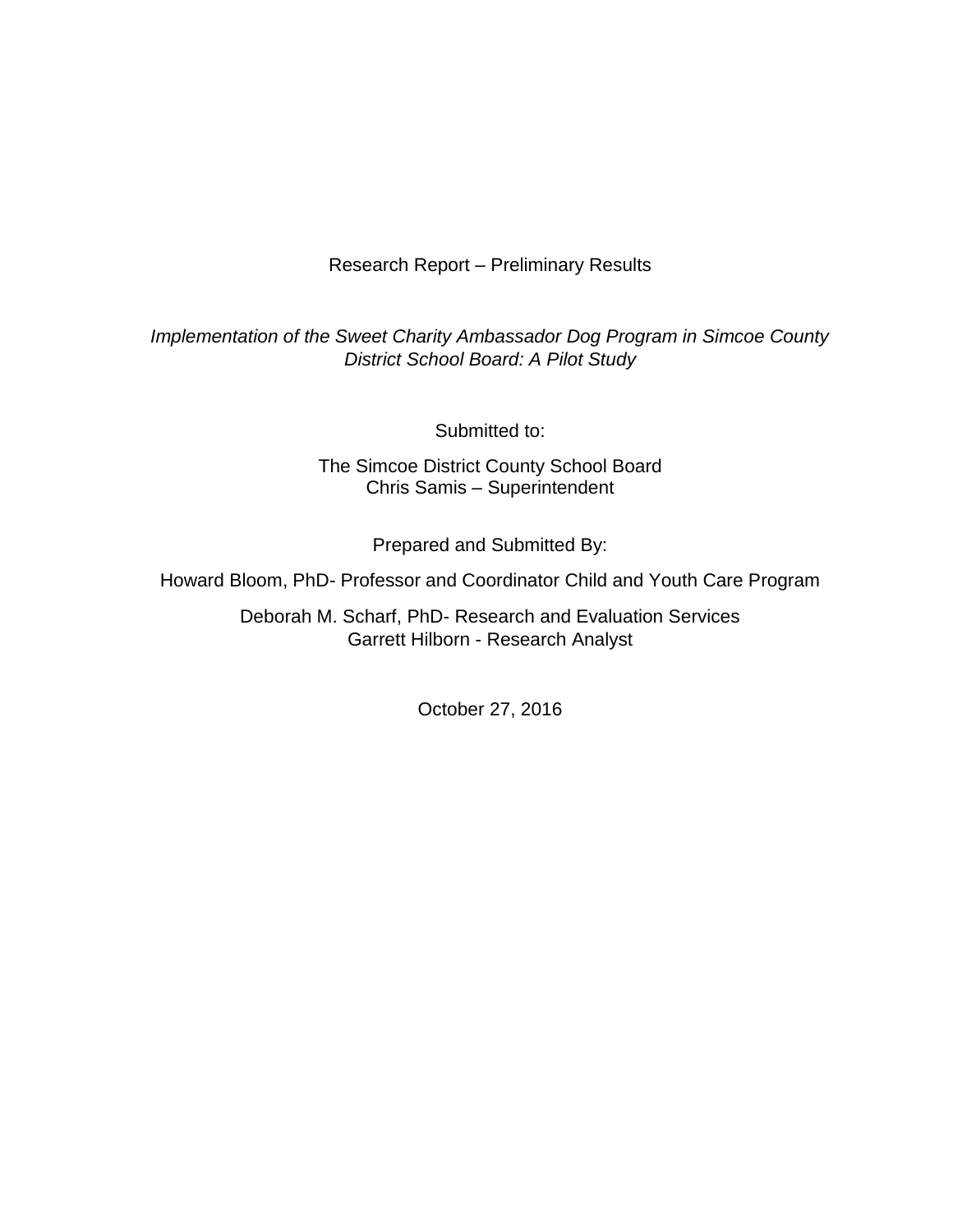### **Executive Summary**

In 2015-16, two Simcoe County District School Board (SCDSB) secondary schools offered the Sweet Charity Ambassador Dog Program to student users of Student Success and Guidance services. An evaluation of this program, conducted in partnership by Georgian College and researchers from the SCDSB, showed the following results:

- 1. Students and staff liked the Sweet Charity Ambassador Dog program.
- 2. Staff and students expressed that the dogs were helpful in several ways, including creating a welcoming environment and increasing student use of the services that the dogs supported, improving communication between students and staff, reducing student anxiety, reducing student problem behaviour, helped improve focus and ability to get work done in Student Success, helped to teach responsibility, and was effective in deescalating conflictual interactions between students and staff, among others.
- 3. Challenges to the Sweet Charity Ambassador Dog program were also identified, including student and staff dog allergies, student and staff dog fears, and dog hygiene- and behaviour-related issues. Staff also reported that they had to devote a considerable amount of time to complete the required program training.

Given that the results of this evaluation suggest that the Sweet Charity Ambassador Dog program has promise for improving student wellbeing in SCDSB secondary schools, recommended next steps for the SCDSB are as follows:

- 1. Work with Sweet Charity Ambassador Dog staff and SCDSB staff and stakeholders (e.g., students, parents) to identify solutions to the challenges encountered during the pilot period.
- 2. Conduct an outcomes evaluation of the Sweet Charity Ambassador Dog program to determine its impacts on students' school experience, personal wellbeing, academic achievement, and anxiety and stress. In order to derive robust and generalizable results, such an outcomes evaluation would require a larger cohort of student participants across multiple school sites.
- 3. Consider and/or test the comparative effectiveness and cost effectiveness of the Sweet Charity Ambassador Dog program relative to other animal-assisted or non-animal, evidence-based wellness programs.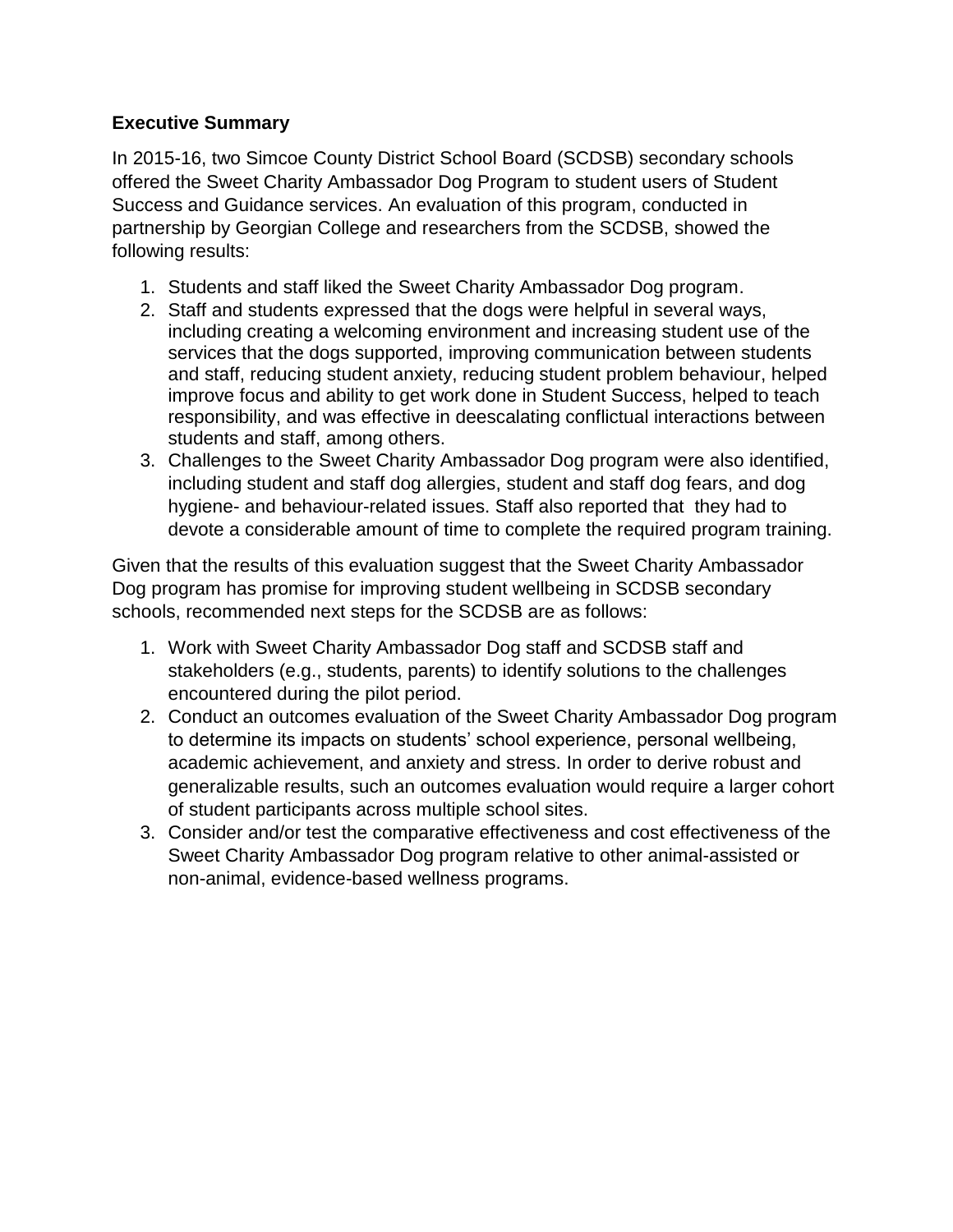### **Background**

The purpose of this report is to document the implementation and impact of the Sweet Charity Ambassador Dog program in two Simcoe County District School Board (SCDSB) secondary schools, Nottawasaga Pines Secondary School and Midland Secondary School.

Researchers from Georgian College and the SCDSB collaborated on a qualitative and quantitative account of the implementation of the Sweet Charity Ambassador Dog program to determine whether the program should be offered at other SCDSB schools in the future, and if so, how it can be implemented efficiently and effectively. The SCDSB aims to offer evidence-informed programming whenever possible, and an empirical evaluation of the Ambassador Dog program was commissioned in support of this aim.

Sweet Charity is a registered charity (#82238 5035 RR0001) that exists to train dogs to help people who need them (www.sweetcharity.ca). The Sweet Charity Ambassador Dog program, as conceived for Simcoe County District School Board (SCDSB) secondary schools, consisted of a volunteer SCDSB staff member and his/her dog being placed in either the guidance office (school 1) or the student success office (school 2) so that students who used these services can interact with the dogs while visiting the services. Dogs were also intended to interact with students informally elsewhere throughout the school.

Participating staff and their dogs were required to complete a Sweet Charity-designed and administered training course, so that the dog and handler could interact safely with students at the school. Training consisted of delivery of a six-hour canine ambassador training program based on modifications of international standards prepared by Sweet Charity Medical Assistance Dogs. In this training the trainer assessed the suitability of the dog within the first session of the training and then provided the Sweet Charity dog cape and leash for use in the program.

After training, the volunteer staff member brought the dog to work for a maximum of two days per week throughout the project period (spring semester, February 1 to June 30, 2016). The Sweet Charity trainer visited each site twice during the program and engaged in ongoing communication with the site team.

### **Methods**

Participants who informed this research were as follows:

- Sweet Charity staff involved in project training and implementation activities (n=2);
- $\bullet$  SCDSB senior administrative staff overseeing the program (n=1);
- SCDSB staff dog handlers  $(n=2)$ ;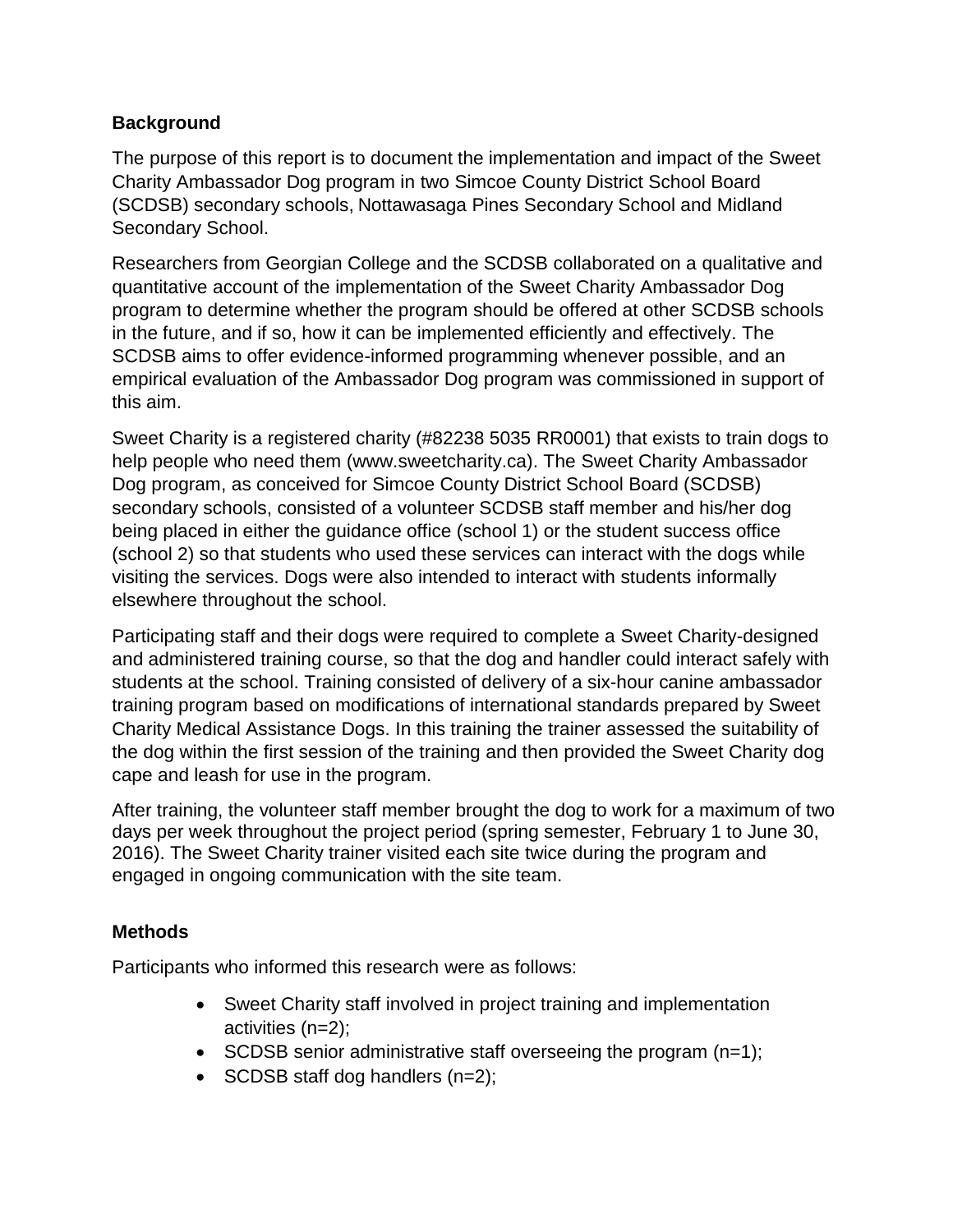- Additional SCDSB staff at the schools hosting the Ambassador dogs  $(n=1)$ ; and
- A convenience sample of students using the Ambassador dog-supported services (n=15).

Parents of students who had contact with the Ambassador Dogs were invited to participate in the evaluation but none agreed to take part.

Project data came from the following four sources:

1. A literature review and environmental scan of animal-assisted wellness interventions appropriate for use in secondary schools;

2. Semi-structured interviews with key stakeholders before and after the program;

3. Focus groups with additional stakeholders at the end of the pilot program;

4. A brief (5-item), anonymous, paper-and-pencil survey of students who used the services in which the Sweet Charity dogs were embedded, on days when the dogs were present ('dog days') and absent ('non-dog days'); and

Interviews and focus groups were audio recorded and transcribed; transcripts were analyzed for themes.

# **Results**

### *Literature Review*

Georgian College students, library staff, and faculty conducted a comprehensive review of research on animal-supported wellness programs. Results of the literature search show that the literature is vast and supports the use of animal-assisted therapy in a variety of contexts including school, hospital, private and community settings. In addition the literature clearly delineates animal-assisted therapeutic approaches versus guide dogs or service dog approaches.

### *Semi-Structured Interviews*

Semi-structured stakeholder interviews, before and after the program, were guided by the questions in Table 1.

| <b>Topic</b>                                                                          | <b>Pre</b> | <b>Post</b> |
|---------------------------------------------------------------------------------------|------------|-------------|
| 1. Tell us about how the sweet charity ambassador dog program was                     | X          |             |
| conceived?                                                                            |            |             |
| 2. Tell us about your (PRE: anticipated) experiences implementing the $\vert X \vert$ |            | l X         |
| Sweet Charity Ambassador Dog Program in your school                                   |            |             |

**Table 1.** Stakeholder interview questions.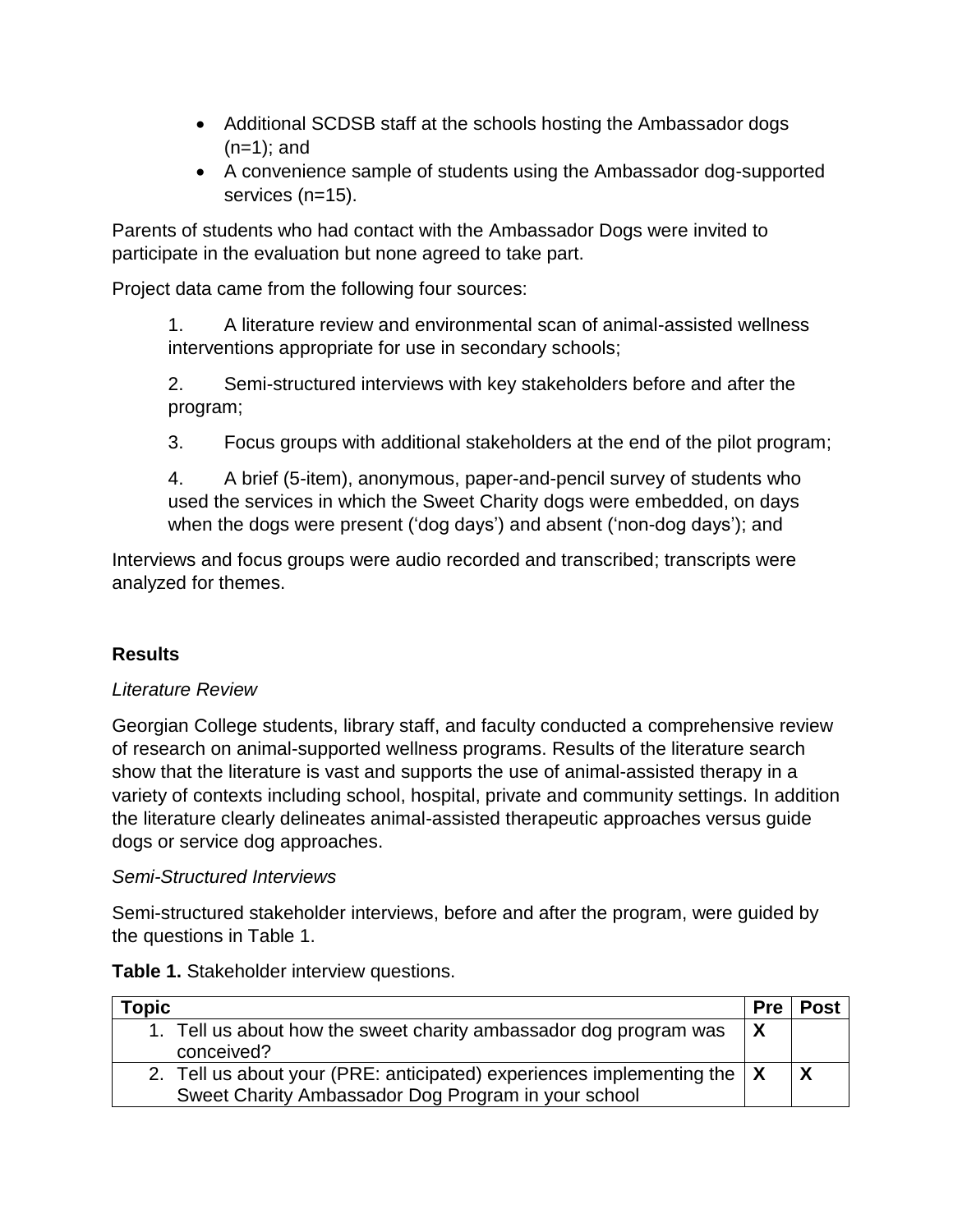| 3. In your opinion, describe how the program impacted:<br>The students attending guidance/student success at your<br>school?<br>The student success/guidance staff at your school?<br>$\bullet$<br>The students outside of guidance/student success at your<br>school?<br>The staff outside of guidance/student success at your school? |   | X                         |
|-----------------------------------------------------------------------------------------------------------------------------------------------------------------------------------------------------------------------------------------------------------------------------------------------------------------------------------------|---|---------------------------|
| 4. Tell us about the (PRE: anticipated, POST: observed) benefits of<br>the program                                                                                                                                                                                                                                                      | X | $\boldsymbol{\mathsf{X}}$ |
| 5. Tell us about THE (PRE: anticipated, POST: observed) challenges<br>of the program                                                                                                                                                                                                                                                    | X | $\boldsymbol{\mathsf{X}}$ |
| 6. Talk about other aspects of the program that you think we should<br>know about?                                                                                                                                                                                                                                                      |   | X                         |
| 7. Describe what would help make the program better if it were run in<br>your school again?                                                                                                                                                                                                                                             |   | X                         |

Overall, Sweet Charity staff were in-favor of the Ambassador Dog program and were eager to participate in the pilot program and research. Similarly, SCDSB senior administrators were well-versed in the program, its history and its parameters; they were also in-favor of implementing the program in SCDSB schools.

Both dog handlers were also champions of the program: One of the dog handlers that was interviewed was instrumental in bringing animal assisted therapy to the school in previous years. In addition, the handler was knowledgeable in the literature about animal assisted therapy.

All stakeholders interviewed described a variety of positive impacts of the program. For example, interviewees reported that the dogs:

- Facilitated students coming to and using the dog-supported services by creating a welcoming environment in schools' Student Success and Guidance offices.
- Made students feel more comfortable and less anxious, and that the dogs helped students talk openly with the handlers about feelings, thoughts and ideas.
- Helped defuse situations that could become volatile, such as helping a student deescalate after a conflict at home or school.
- Helped the student deal with emotional issues such as a death in family, stress or peer conflict.

The dog handlers also described the positive impact that the dogs had outside of their designated areas in the schools. For instance, they reported that Ambassador dogs:

• Were used to help moderate behaviours and conflict in "high energy" areas such as smoking areas, and that the dogs "take the attention away from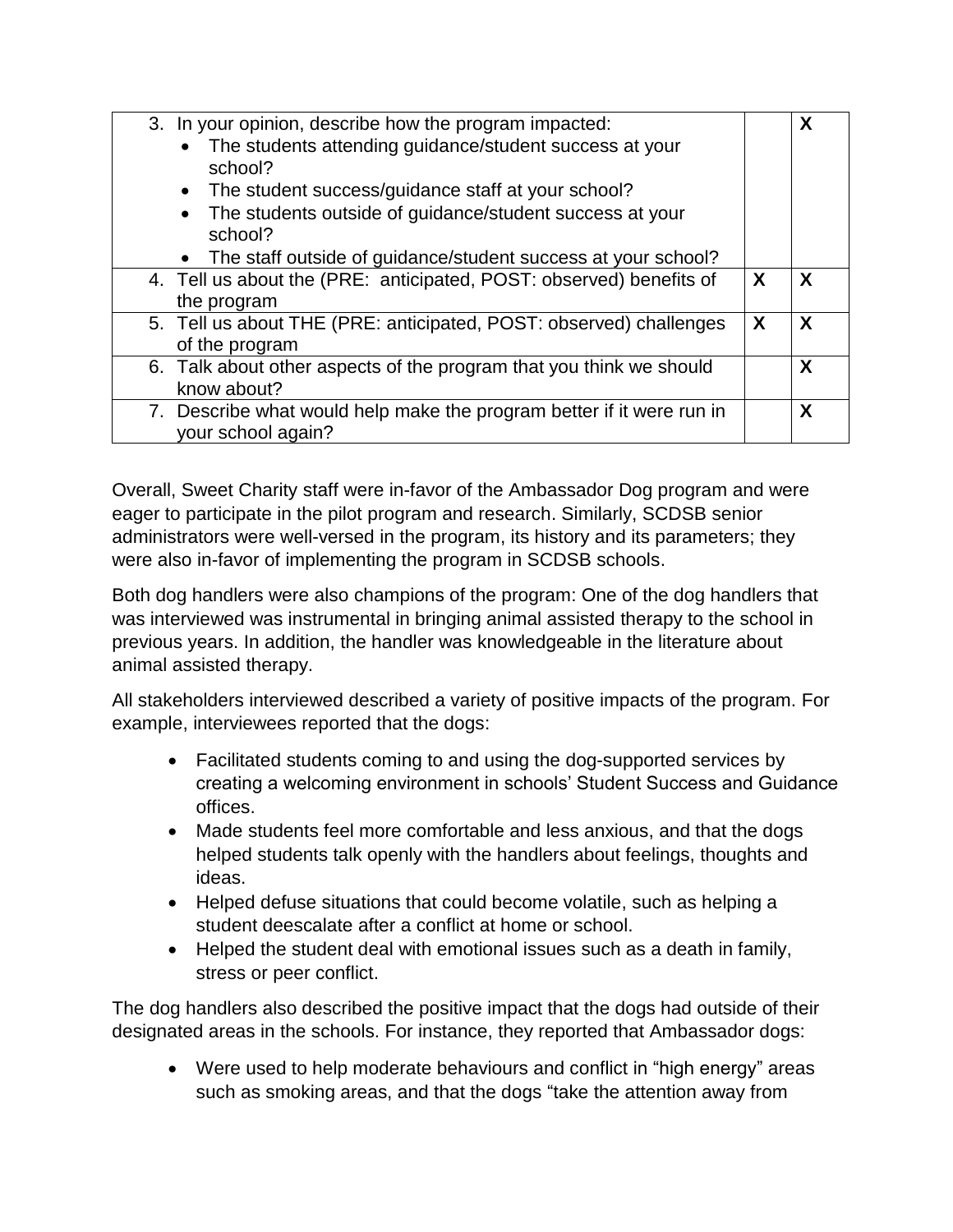negative behaviours or adversarial situation and opens up a conversation or learning opportunity".

• Had a "positive impact on deescalating escalating behaviours of students who are on the autism spectrum and who sometime become agitated".

In general, both handlers noted that the dogs positively impacted their school experiences whether they were situated in their designated locations or elsewhere in the school.

Stakeholders also described challenges related to the Ambassador Dog program, and the dogs themselves.

Dog-specific challenges, likely to be inherent in any dog-assisted program included:

- Student and staff allergies to dogs or fears of dogs;
- Occasional "bad dog" behaviours, including tipping over water and food bowls and possibility of urination and defecation accidents in the school;

Program-specific challenges included:

- Integrating the dog into the school community when the dog and handler are stationed in a busy or high tension environment;
- Creating transparency about the dog program to ensure that everyone knows about the program and it's parameters;
- Balancing the time required by handlers to complete their training and their dogs' training, with the need to have well-trained staff and dogs in schools; and
- Ensuring a systematic way to identify dogs and handlers that have the appropriate temperament to implement the program effectively as too many dogs and aggressive or hyperactive dogs can be problematic.

Focus groups were also conducted with staff and students that were involved in the Ambassador Dog program. The questions that formed the focus groups are in Table 2.

**Table 2.** Student and staff focus group questions.

Tell us about your experiences with the Sweet Charity Ambassador Dog Program at your school:

- What did you see or hear or take part in?
- Do you know Tess or Emma (the dogs)?
- How do you remember them?
- Tell me about a time you spent with them/saw them or heard about them.
- How did you hear about the dog being here?
- Anything else you what us to know about you experiences?

In your opinion, describe how the program impacted attending guidance or student success at your school?

• How did you feel about going to guidance or student success with the dog present?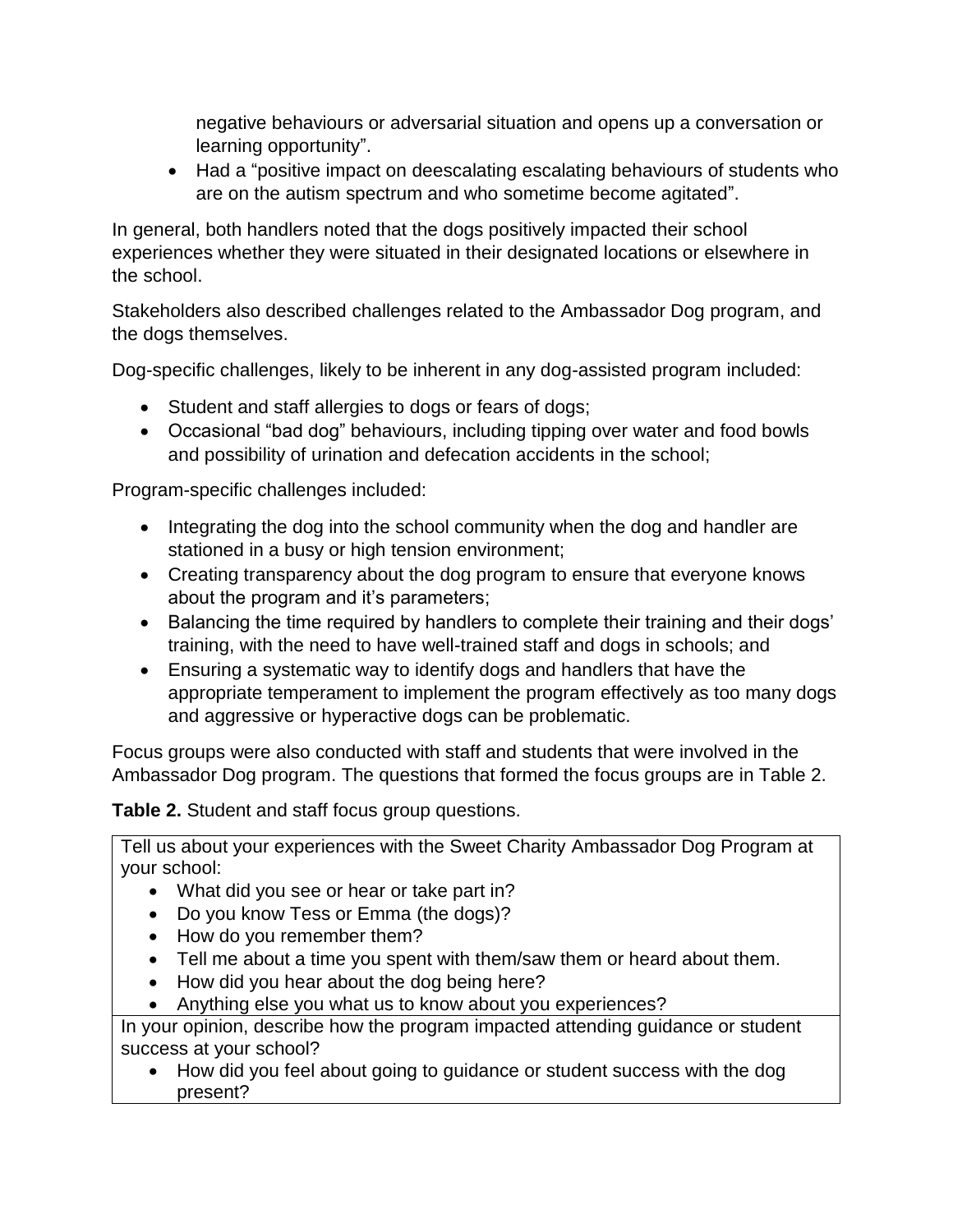- Did anyone go because the dog was here?
- Did you notice anything about the dogs presence that influenced their interest in visiting these areas?
- Tell me about a time that you were with a dog.
- Tell me about a time that you someone with the dog.
- Anything else you what us to know about how the program impacted attending guidance or student success?

In your opinion, describe how the program impacted student success/guidance staff at your school?

- Did anyone see the staff with their dogs?
- Tell me about what you saw when these teacher brought their dogs
- Anything else you what us to know how the program impacted student success/guidance staff?

In your opinion, describe how the program impacted the students outside of guidance/student success at your school?

- Describe if you heard students talking about the dogs at other times outside of their interaction like at home, or at lunch, in the halls, with friends or in class.
- Tell me about seeing the dogs around the school during the day. What did you see, tell me about these interactions?
- With parents and staff, talk about what they were told by the kids, or noticed.
- Anything else you what us to know about how the program impacted the students outside of guidance/student success?

Tell us about the benefits of the program

- What did you see that was good about having the dogs here?
- What did you notice about student success or guidance areas with the dogs here?
- Did anyone have personal experience that was positive? Tell me about it!
- Name something positive you noticed about the students or yourself as part of an interaction with the dogs in SS/G or on the school grounds.
- Anything else you what us to know about the benefits of the program?

In your opinion, describe how the program impacted the staff outside of guidance/student success at your school?

- Tell me working in the school with this dogs present.
- Tell me about a time you hears staff or others talking about the program.
- Tell me about seeing staff with the dogs.
- Anything else you what us to know about how the program impacted the staff outside of guidance/student success at your school?

Tell us about any challenges related to the program

- Was there anything negative about the program or having the dogs here?
- Tell me about any concerns you have with the dogs being at your school.
- Anyone have a bad experience with the dogs, or see one?
- Anything else you what us to know about any challenges related to the program?

Ideas to make the program better

• Any ideas to help improve the program that ran at your school?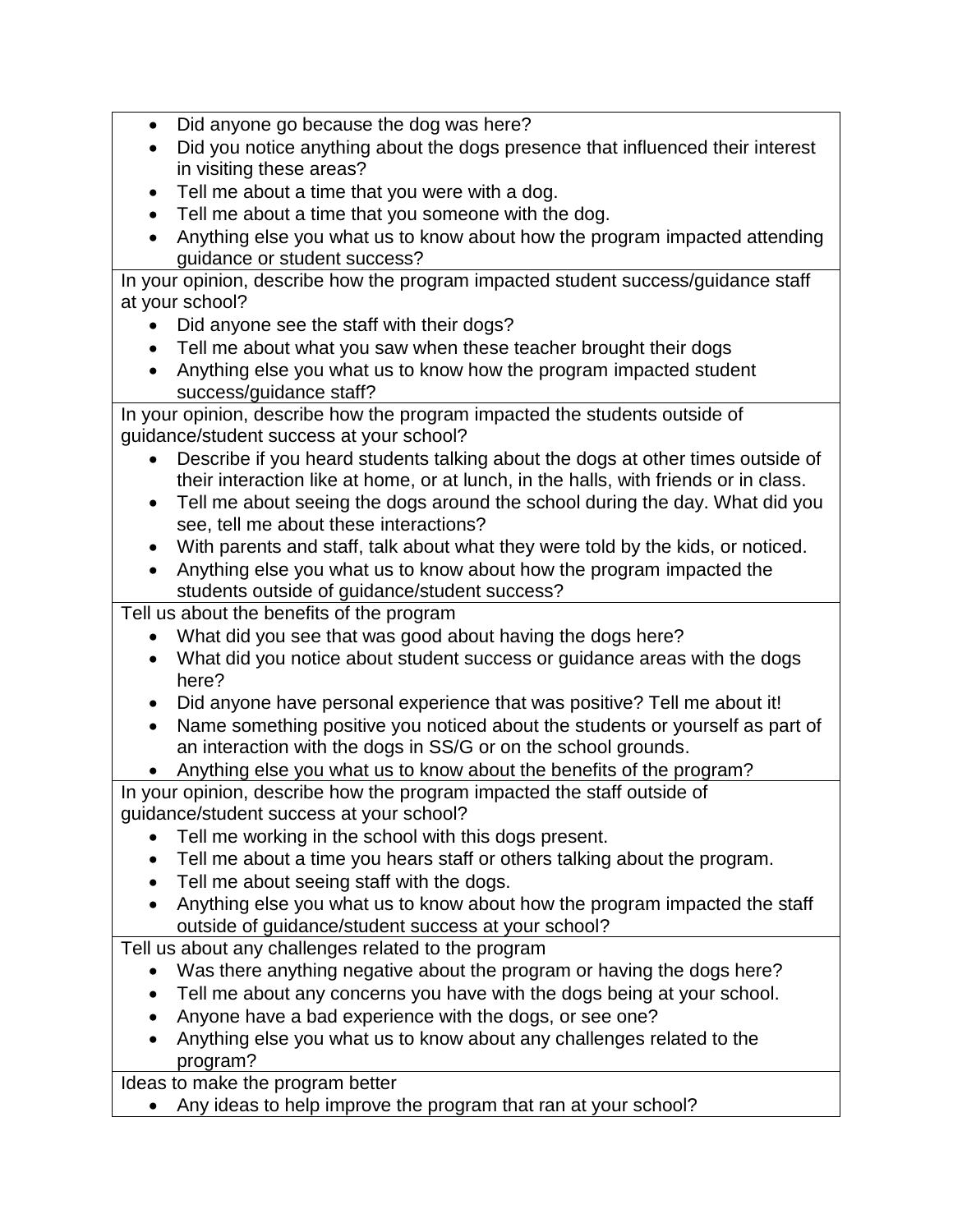- Any supports or resources that could make it better?
- Anything that could be done directly to improve the program?
- Anything else you what us to know to make the program better?

A summary of the themes that emerged from the staff and student focus groups is a follows:

- Overall, students and staff reported that the Ambassador dogs helped create a positive student experience at school, including creating a positive atmosphere, and improved student mood and wellbeing.
- Students and a staff at both schools expressed that the dogs helped to reduce student anxiety, stress and anger.
- Students reported that they observed the dogs being enjoyed in the halls and elsewhere in the school outside of Student Success and Guidance.
- Students reported that the dogs brought a sense of security, safety and a feeling of home - students indicated they go to the student service area because of the dog. They also indicated that they would visit Student Success for comfort and the dog helped them feel more comfortable.
- Students reported that the dogs helped improve their focus and ability to get work done in Student Success, and that the dogs helped to teach them responsibility.

Students and staff also expressed challenges related to the program, including:

- Students competing or arguing to get access to the dog;
- Hygiene-related issues, including dog bathroom 'accidents' and dishes on floor;
- Student allergies; and
- Students fears of dogs.

Students and staff offered the following suggestions for improving the Ambassador Dog program:

- Have more dogs in each school, but not too many dogs to avoid the program becoming chaotic;
- Have dogs at school more frequently (e.g., "More than 1 day a week.")
- Allow students more time with the dogs.
- Allow students the opportunity to be alone with dogs, including taking them for walks.
	- o In the words of one student, **"**You just get that one on one time and just being around the dog, it's just being around the dog and being able to fool around with it and get your mind off things."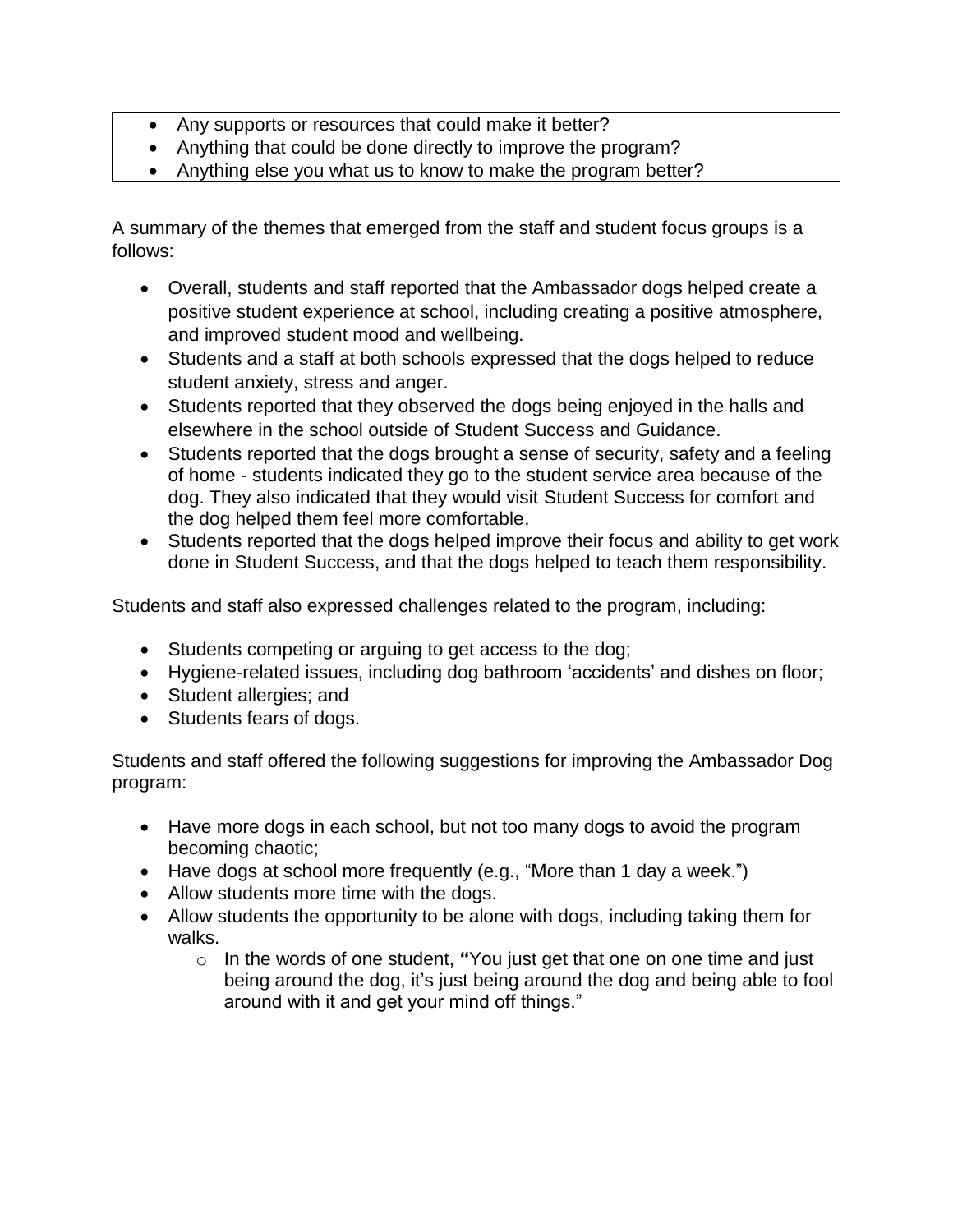### *Student Survey*

A brief (5-item), anonymous and voluntary paper-and-pencil survey of students using the services in which the Sweet Charity dogs was embedded on both 'dog days' and 'non-dog days' to be fielded for one week, three times (beginning, middle, end) during the pilot period. Survey were made available to students at the time of their departure of the service. The survey questions are in Table 3.

**Table 3.** Student survey questions.

| <b>Question</b>                                                                                                     | <b>Response Options</b>                  |
|---------------------------------------------------------------------------------------------------------------------|------------------------------------------|
| How satisfied are you with your<br>experience at Student Success/Guidance<br>today?                                 | Very satisfied  Definitely not satisfied |
| How likely are you to recommend Student   Very satisfied  Definitely not satisfied<br>Success/Guidance to a friend? |                                          |
| What did you like most about your visit to<br>Student Success/Guidance today?                                       | Open-ended                               |

Students completed 100 total surveys. These included n=68 surveys from dog days and n=31 surveys from non-dog days, and 82 total surveys from Midland Secondary School and 18 total surveys from Nottawasaga Pines Secondary School. Statistical analysis<sup>1</sup> did not reveal any difference between student ratings of Guidance/Student Success services on dog and non-dog days. Nonetheless, we note that more than twice (16% vs. 7%) the number of students described their Guidance/Student Success experience as "mentally de-stressing" on dog vs. non-dog days, respectively.

# **Conclusions**

The results of this pilot program suggest that the Sweet Charity Ambassador Program had a positive impact on the staff and students involved. In particular, students and staff reported that the dogs helped create a welcoming and warm environment in the service areas that they were located, and that they also helped improve student wellbeing through reducing stress, anxiety and conflict. The dogs may have also helped fortify student-staff relationships, by enabling students to 'open-up' when talking with staff in the presence of their dogs. At the same time, challenges related to the program were identified, including student and staff fears of dogs and dog allergies, concerns related to dog-related hygiene-issues and the time associated with training staff and their dogs to support students safety and effectively.

If the SCDSB chooses to continue with the Sweet Charity Ambassador program in the future, we recommend the following next steps:

 $\overline{\phantom{a}}$ <sup>1</sup> Mann-Whitney U test